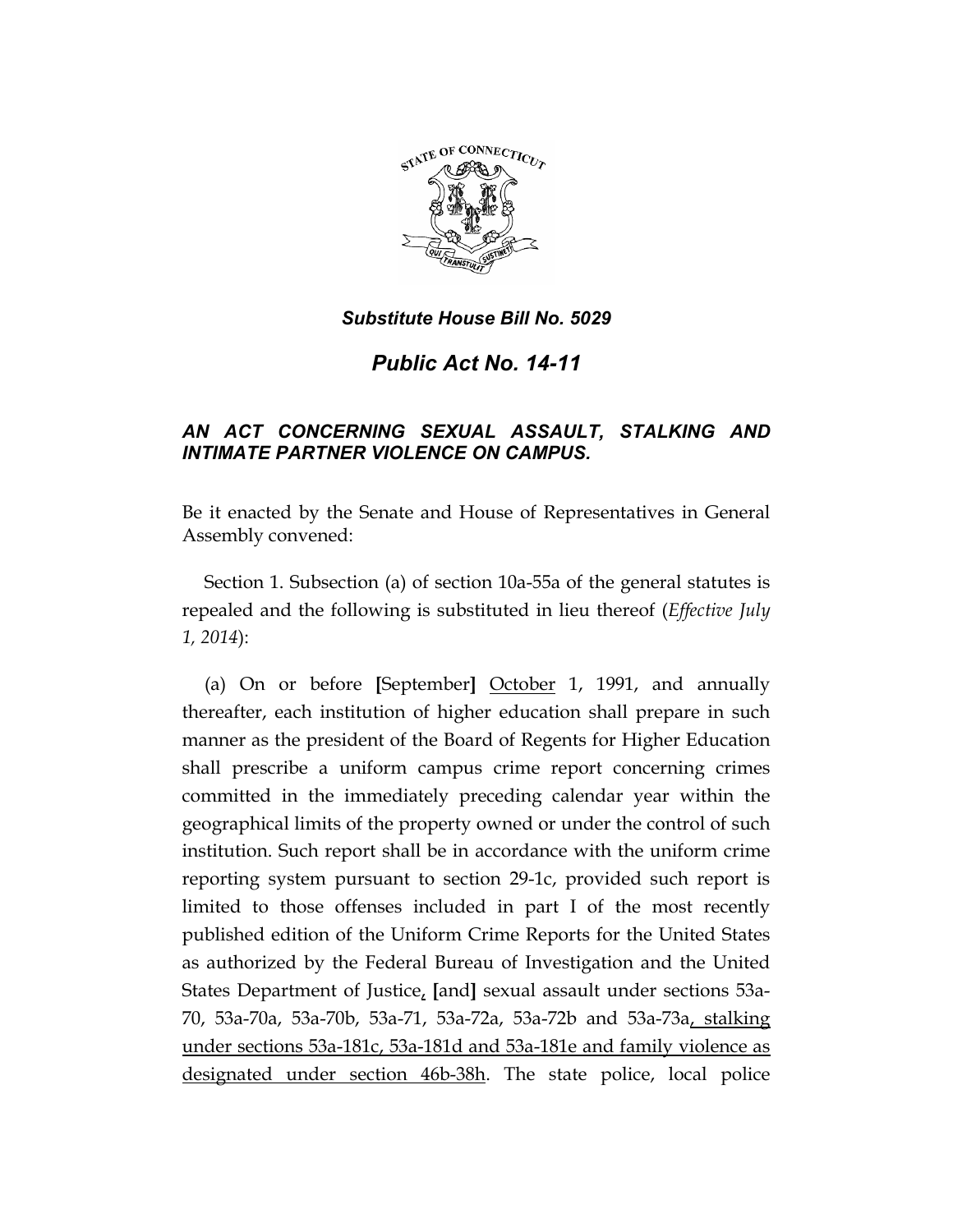departments and special police forces established pursuant to section 10a-156b shall cooperate with institutions of higher education in preparing such reports. Institutions with more than one campus shall prepare such reports for each campus.

Sec. 2. Section 10a-55m of the general statutes is repealed and the following is substituted in lieu thereof (*Effective July 1, 2014*):

(a) For purposes of this section and sections 3 to 6, inclusive, of this act:

(1) "Awareness programming" means **[**programming**]** institutional action designed to communicate the prevalence of sexual assaults, stalking and intimate partner violence, including the nature and number of cases of sexual assault, stalking and intimate partner violence reported at each institution of higher education in the preceding three calendar years, including, but not limited to, poster and flyer campaigns, electronic communications, films, guest speakers, symposia, conferences, seminars or panel discussions;

(2) "Bystander intervention" means the act of challenging the social norms that support, condone or permit sexual assault, stalking and intimate partner violence;

**[**(2)**]** (3) "Institution of higher education" means an institution of higher education, as defined in section 10a-55, and a for-profit institution of higher education licensed to operate in this state;

**[**(3)**]** (4) "Intimate partner violence" means any physical or sexual harm against an individual by a current or former spouse of or person in a dating relationship with such individual that results from any action by such spouse or such person that may be classified as a sexual assault under section 53a-70, 53a-70a, 53a-70b, 53a-71, 53a-72a, 53a-72b or 53a-73a, stalking under section 53a-181c, 53a-181d or 53a-181e, or **[**domestic**]** family violence as designated under section 46b-38h;

*Public Act No. 14-11 2 of 10*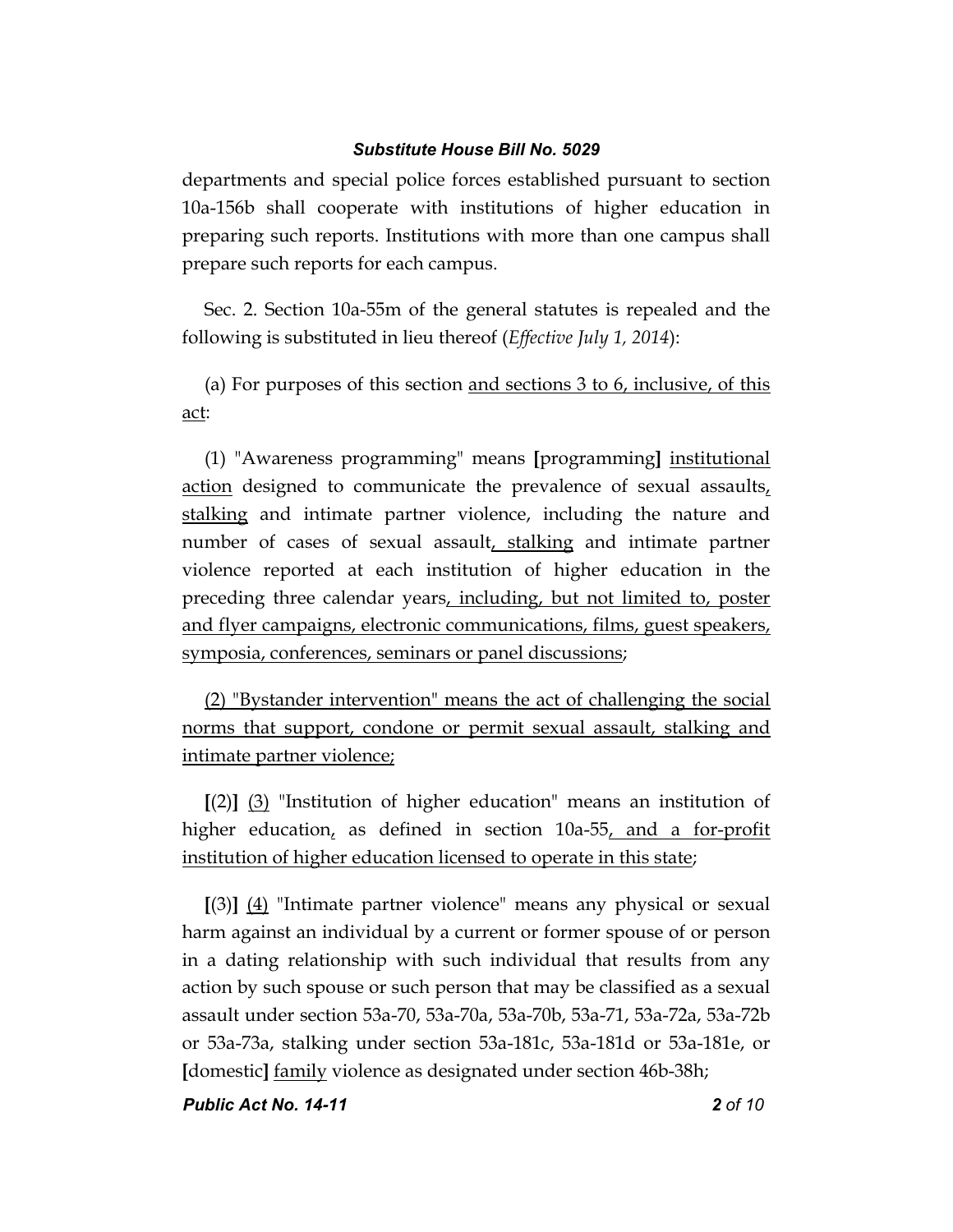**[**(4)**]** (5) "Primary prevention programming" means **[**programming**]** institutional action and strategies intended to prevent sexual assault, stalking and intimate partner violence before it occurs by means of changing social norms and other approaches, including, but not limited to, poster and flyer campaigns, electronic communications, films, guest speakers, symposia, conferences, seminars or panel discussions;

**[**(5)**]** (6) "Sexual assault" means a sexual assault under section 53a-70, 53a-70a, 53a-71, 53a-72a, 53a-72b or 53a-73a; **[**and**]**

# (7) "Stalking" means stalking under section 53a-181c, 53a-181d or 53a-181e; and

**[**(6)**]** (8) "Uniform campus crime report" means a campus crime report prepared by an institution of higher education pursuant to section 10a-55a, as amended by this act.

(b) Each institution of higher education shall adopt and disclose in such institution's annual uniform campus crime report one or more policies regarding sexual assault, stalking and intimate partner violence. Such policy or policies shall include provisions for (1) detailing the procedures that students and employees of the institution who report or disclose being the victim of sexual assault, stalking or intimate partner violence may follow after the commission of such assault, stalking or violence, regardless of where such incidences occurred, including persons or agencies to contact and information regarding the importance of preserving physical evidence of such assault, stalking or violence; (2) providing students and employees of the institution who report or disclose being the victim of sexual assault, stalking or intimate partner violence both concise, written contact information for and, if requested, professional assistance in accessing and utilizing campus, local advocacy, counseling, health and mental health services, and **[**written**]** concise information, written in

*Public Act No. 14-11 3 of 10*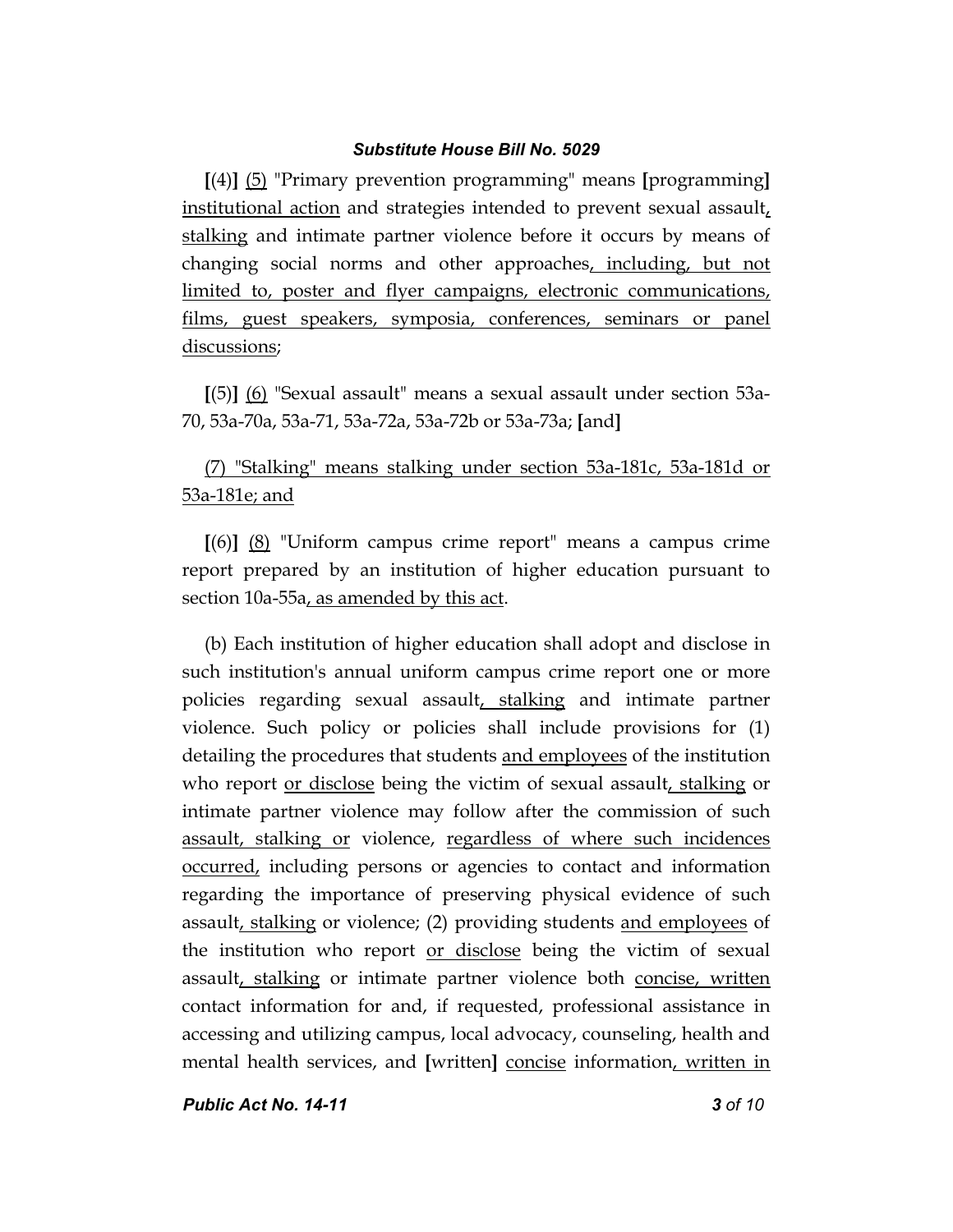*Public Act No. 14-11 4 of 10* plain language, concerning the rights of such students and employees to (A) notify law enforcement of such assault, stalking or violence and receive assistance from campus authorities in making any such notification, and (B) obtain a protective order, apply for a temporary restraining order or seek enforcement of an existing protective or restraining order, including, but not limited to, orders issued pursuant to section 46b-15, 46b-38c, 53a-40e, 54-1k, 54-82q or 54-82r, against the perpetrator of such assault, stalking or violence; (3) notifying such students and employees of **[**the**]** any reasonably available options for and available assistance from such institution in changing academic, living, campus transportation or working situations in response to such assault, stalking or violence; (4) honoring any lawful protective or temporary restraining orders, including, but not limited to, orders issued pursuant to section 46b-15, 46b-38c, 53a-40e, 54-1k, 54-82q or 54- 82r; (5) disclosing a summary of such institution's student disciplinary procedures, including clear statements advising **[**such students**]** that (A) victims of such assault, stalking or violence shall have the opportunity to request that disciplinary proceedings begin promptly, (B) disciplinary proceedings shall be conducted by an official trained annually in issues relating to sexual assault, stalking and intimate partner violence and shall use the preponderance of the evidence standard in making a determination concerning the alleged assault, stalking or violence,  $(C)$  both the victim of such assault, stalking or violence and the accused (i) are entitled to be accompanied to any meeting or proceeding relating to the allegation of such assault, stalking or violence by an advisor or support person of their choice, provided the involvement of such advisor or support person does not result in the postponement or delay of such meeting as scheduled, and (ii) shall have the opportunity to present evidence and witnesses on their behalf during any disciplinary proceeding, (D) both such victim and accused are entitled to be informed in writing of the results of any disciplinary proceeding not later than one business day after the conclusion of such proceeding, and (E) the institution of higher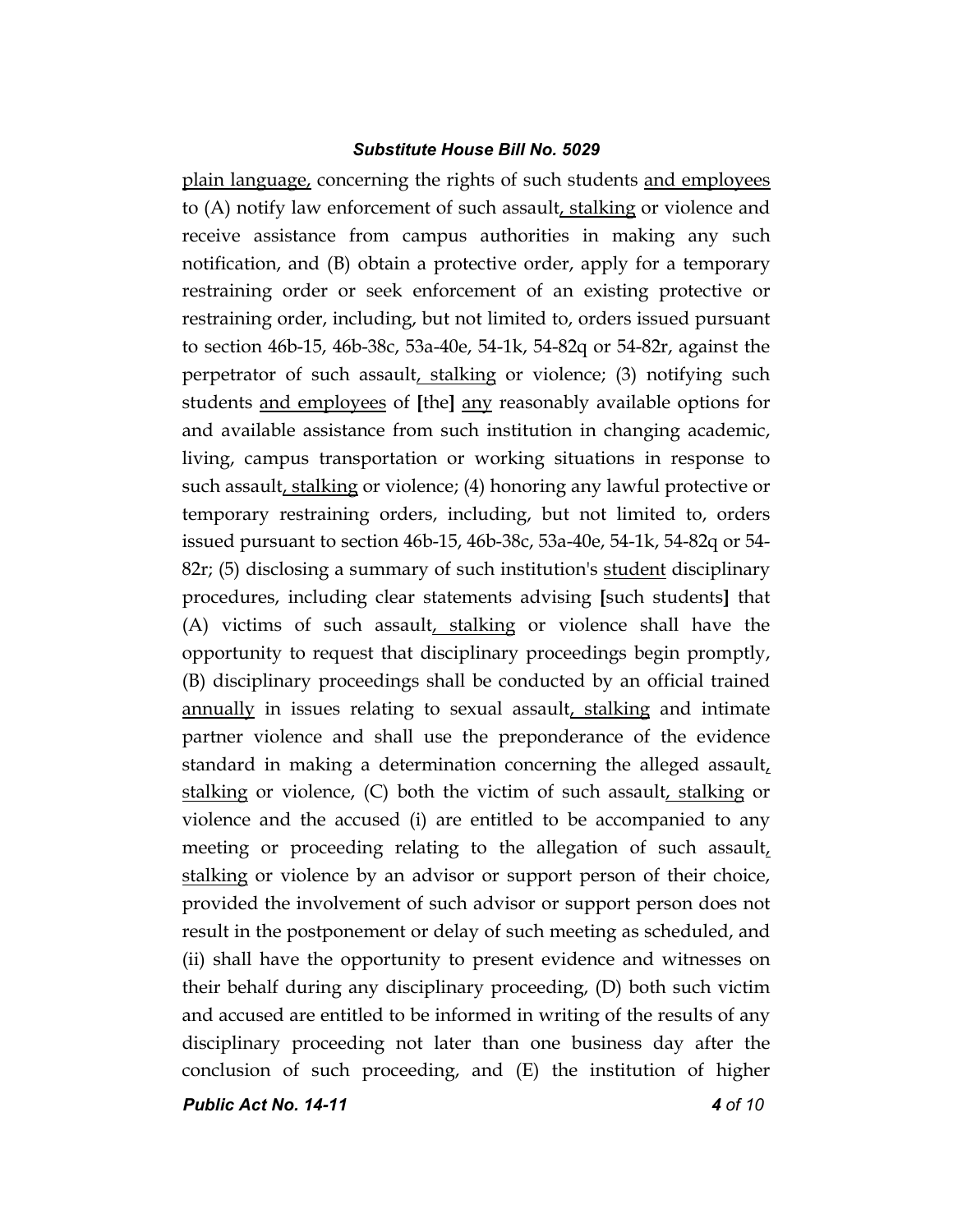education shall not disclose the identity of the victim or the accused, except as necessary to carry out a disciplinary proceeding or as permitted under state or federal law; **[**and**]** (6) disclosing a summary of such institution's employee disciplinary procedures; and (7) disclosing the range of sanctions that may be imposed following the implementation of such institution's student and employee disciplinary procedures in response to such assault, stalking or violence.

(c) Each institution of higher education shall **[**, within existing budgetary resources, offer**]** provide (1) annual sexual assault, stalking and intimate partner violence primary prevention and awareness programming for all students and employees that includes an explanation of the definition of consent in sexual relationships, **[**and**]** information concerning the reporting of incidences of such assaults, stalking and violence **[**,**]** and strategies for bystander intervention and risk reduction; and (2) ongoing sexual assault, stalking and intimate partner violence prevention and awareness campaigns.

(d) Each institution of higher education may provide the option for any student or employee of such institution who is the victim of a sexual assault, stalking or intimate partner violence to report or disclose such assault, stalking or violence to such institution anonymously. Each such institution shall notify any such student or employee of the institution's obligations under state or federal law, if any, to (1) investigate or address such assault, stalking or violence and (2) assess whether the report triggers the need for a timely warning or emergency notification, as described in 34 CFR 668.46(e), which obligations, in limited circumstances, may result in the learning of such victim's identity.

(e) Each institution of higher education shall provide concise notification, written in plain language, to each student and employee of such institution who has been the victim of sexual assault, stalking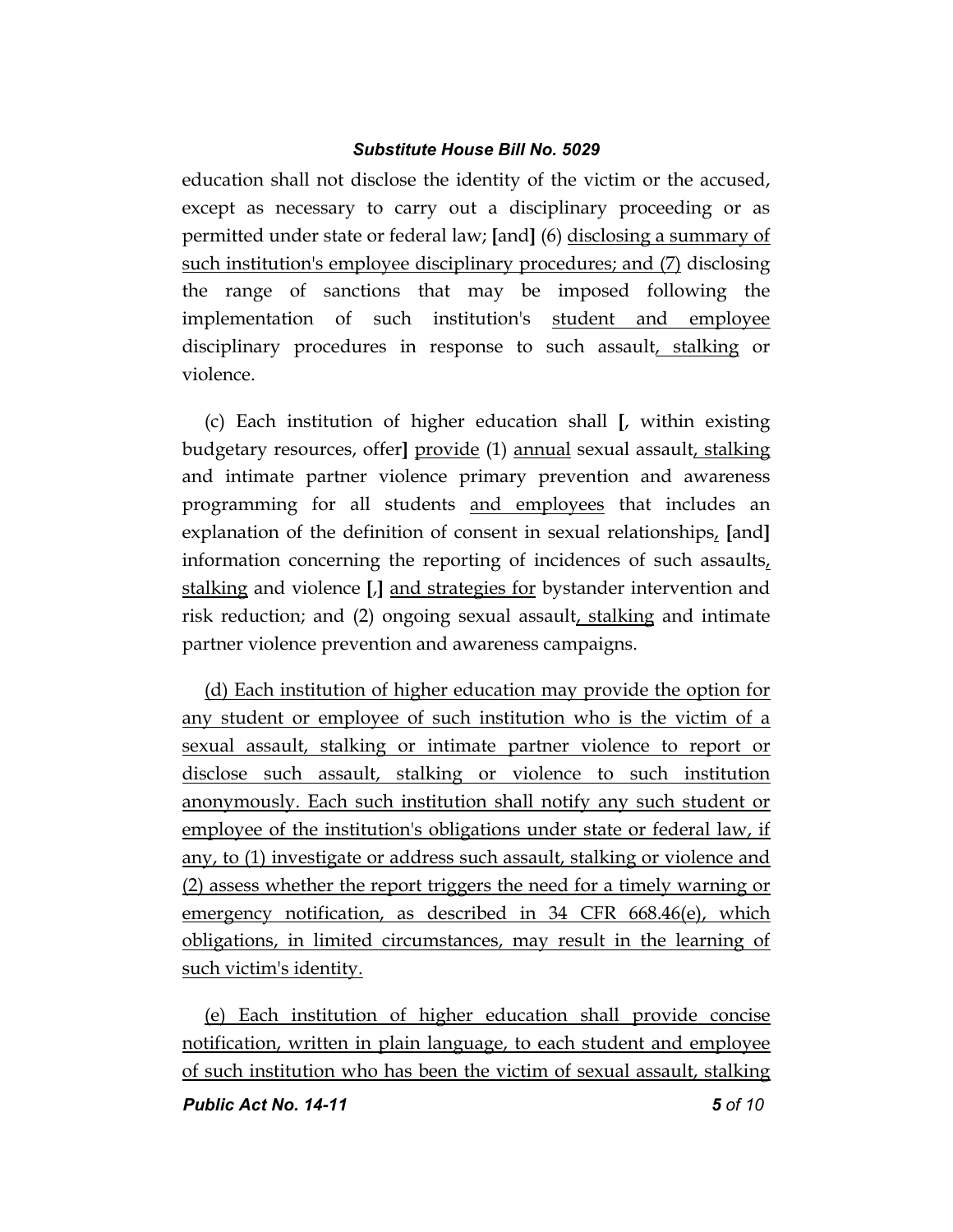or intimate partner violence, immediately upon receiving a report of such assault, stalking or violence, of such victim's rights and options under such institution's policy or policies regarding sexual assault, stalking and intimate partner violence adopted in accordance with subsection (b) of this section.

(f) Not later than October 1, 2015, and annually thereafter, each institution of higher education shall report to the joint standing committee of the General Assembly having cognizance of matters relating to higher education, in accordance with the provisions of section 11-4a, concerning, for the immediately preceding calendar year, (1) a copy of its most recent policies regarding sexual assault, stalking and intimate partner violence adopted in accordance with subsection (b) of this section, or any revisions thereto, (2) a copy of its most recent concise written notification of a victim's rights and options under its sexual assault, stalking and intimate partner violence policy or policies required pursuant to subsection (e) of this section, (3) the number and type of sexual assault, stalking and intimate partner violence prevention, awareness and risk reduction programs at the institution, (4) the type of sexual assault, stalking and intimate partner violence prevention and awareness campaigns held by the institution, (5) the number of incidences of sexual assault, stalking and intimate partner violence reported to such institution, (6) the number of confidential or anonymous reports or disclosures to the institution of sexual assault, stalking and intimate partner violence, (7) the number of disciplinary cases at the institution related to sexual assault, stalking and intimate partner violence, and (8) the final outcome of all disciplinary cases at the institution related to sexual assault, stalking and intimate partner violence, including, but not limited to, the outcome of any appeals of such final outcome, to the extent reporting on such outcomes does not conflict with federal law.

Sec. 3. (NEW) (*Effective July 1, 2014*) (a) Not later than January 1,

*Public Act No. 14-11 6 of 10*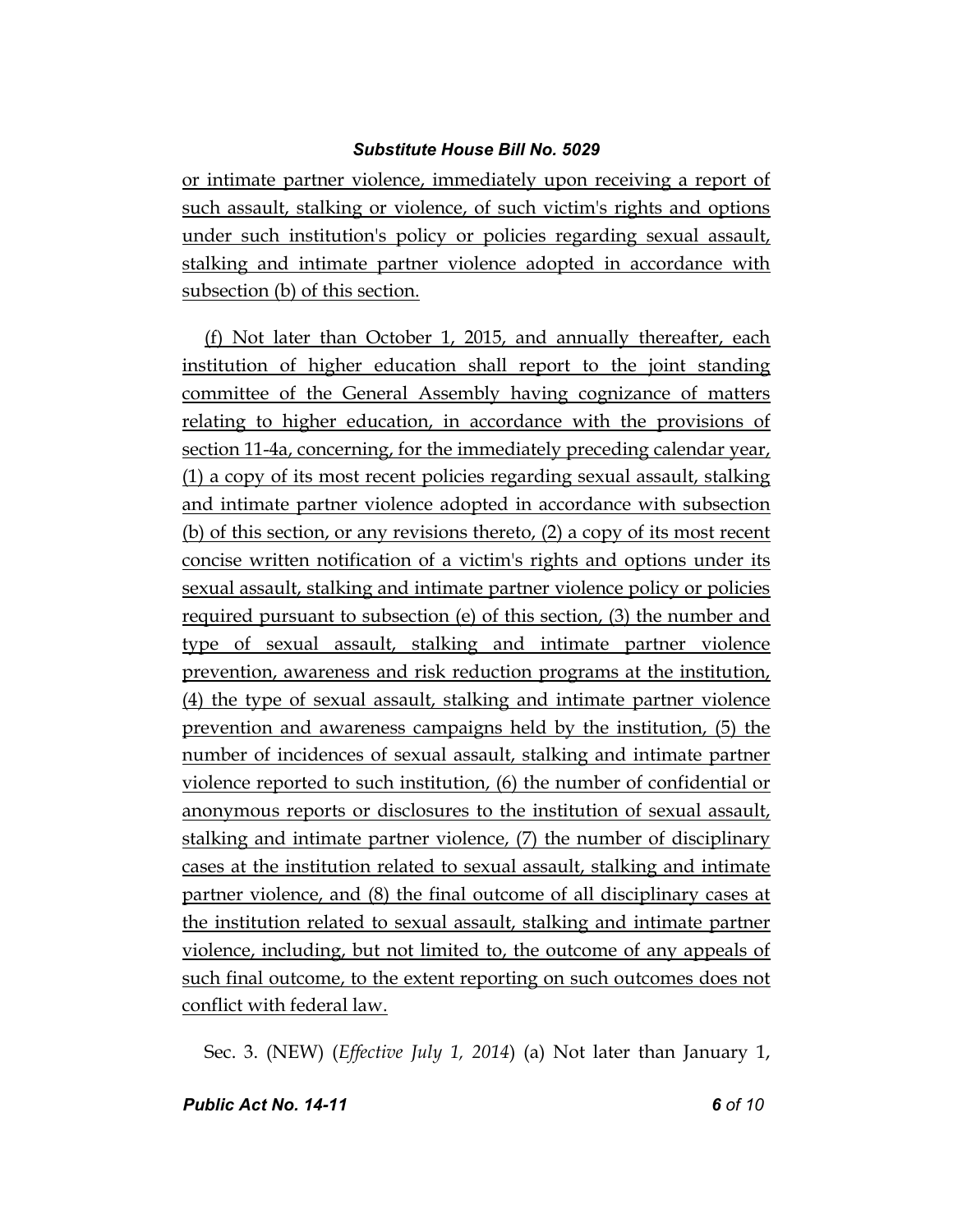2015, each institution of higher education shall establish a campus resource team responsible for and with representatives from each of its campuses. The campus resource team shall consist of individuals selected by the president of each institution of higher education, including, but not limited to, (1) the institution's Title IX coordinator and chief student affairs officer, or their designees, (2) not less than one member from its  $(A)$  administration,  $(B)$  counseling services office,  $(C)$ health services office, (D) women's center, (E) special police force, campus police force or campus safety personnel, (F) faculty, (G) senior and mid-level staff,  $(H)$  student body,  $(I)$  residential life office, and  $(I)$ judicial hearing board, provided such entities exist on campus, and (3) any other individuals designated by the president.

(b) Not later than January 1, 2015, the president of each institution of higher education shall invite at least one individual from each of the following to serve on its campus resource team: (1) A communitybased sexual assault crisis service center; (2) a community-based domestic violence agency; and (3) the criminal justice system within the judicial district in which such institution of higher education is located, including, but not limited to, members of the state police and local police department and prosecutors employed by the Division of Criminal Justice.

(c) Each institution of higher education shall ensure that every member of the campus resource team is educated in (1) the awareness and prevention of sexual assault, stalking and intimate partner violence, and communicating with and providing assistance to any student or employee of the institution who is the victim of such assault, stalking or violence; (2) the sexual assault, stalking and intimate partner violence policies of such college or institution; (3) the provisions of Title IX of the Elementary and Secondary Education Act of 1972, 20 USC 1681 et seq., and the Jeanne Clery Disclosure of Campus Security Policy and Campus Crime Statistics Act, 20 USC

*Public Act No. 14-11 7 of 10*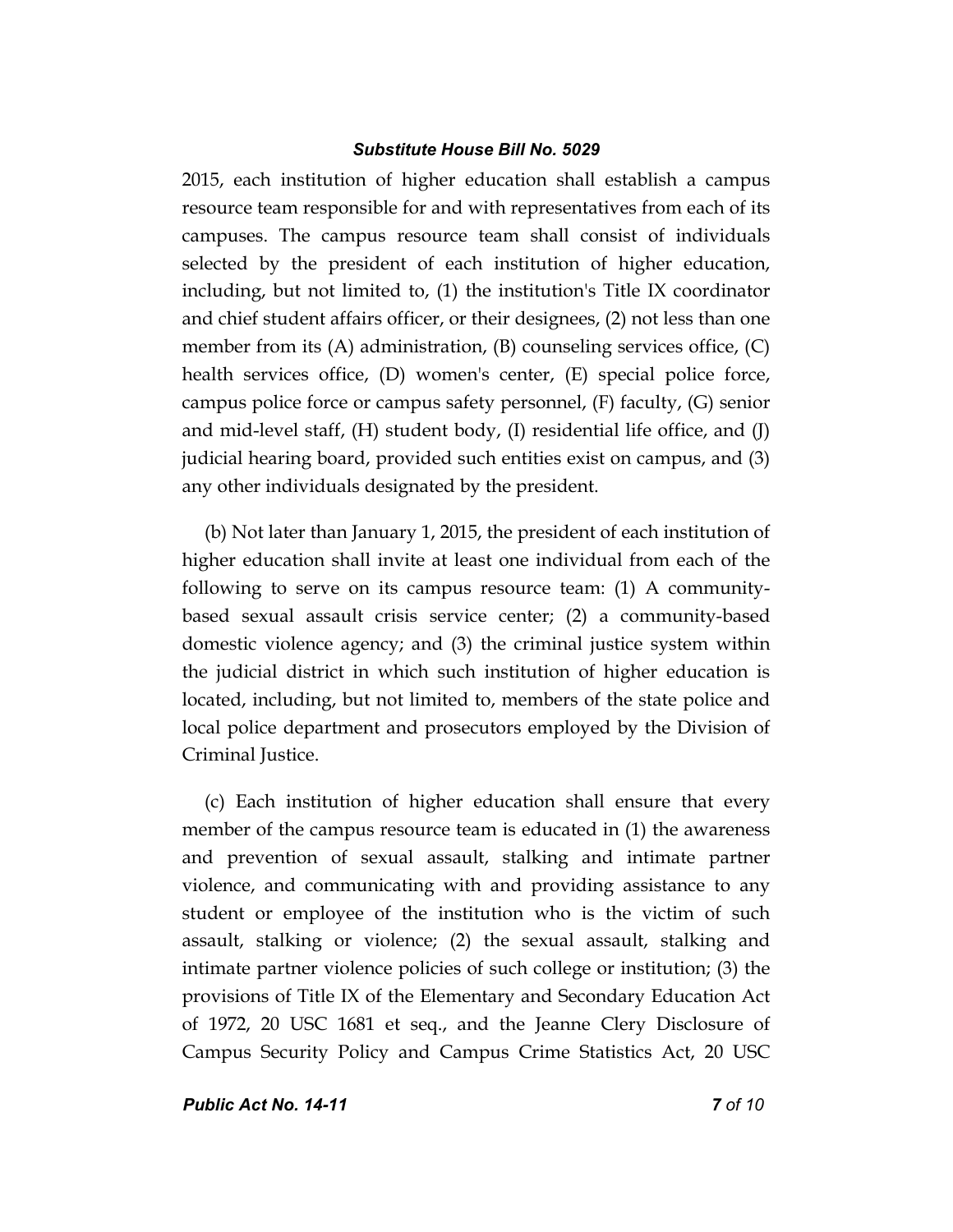1092(f); (4) victim-centered response and the role of community-based sexual assault victim advocates; (5) the role and functions of each member on such campus resource team for the purpose of ensuring a coordinated response to reported incidences of sexual assault, stalking and intimate partner violence, as such terms are defined in section 10a-55m of the general statutes, as amended by this act; and (6) communicating sensitively and compassionately with the victims of such assault, stalking or violence, including, but not limited to, an awareness of responding to victims with diverse cultural backgrounds, and providing services to or assisting in locating services for such victims. For purposes of this subsection, "victim-centered response" means a systematic focus on the needs and concerns of a victim of sexual assault, stalking or intimate partner violence that (A) ensures the compassionate and sensitive delivery of services in a nonjudgmental manner, (B) ensures an understanding of how trauma affects victim behavior, (C) maintains victim safety, privacy and, where possible, confidentiality, and (D) recognizes that victims are not responsible for the assault, stalking or violence committed against them.

(d) Not later than July 1, 2015, the campus resource team shall review the sexual assault, stalking and intimate partner violence policies adopted by its institution of higher education in accordance with section 10a-55m of the general statutes, as amended by this act, and recommend to such institution protocols in accordance with such policies for providing support and services to any student or employee who reports being the victim of sexual assault, stalking or intimate partner violence. Such team shall meet not less than once per semester to review such protocols and ensure that they are updated as necessary.

Sec. 4. (NEW) (*Effective July 1, 2014*) Not later than January 1, 2015, each institution of higher education shall enter into and maintain a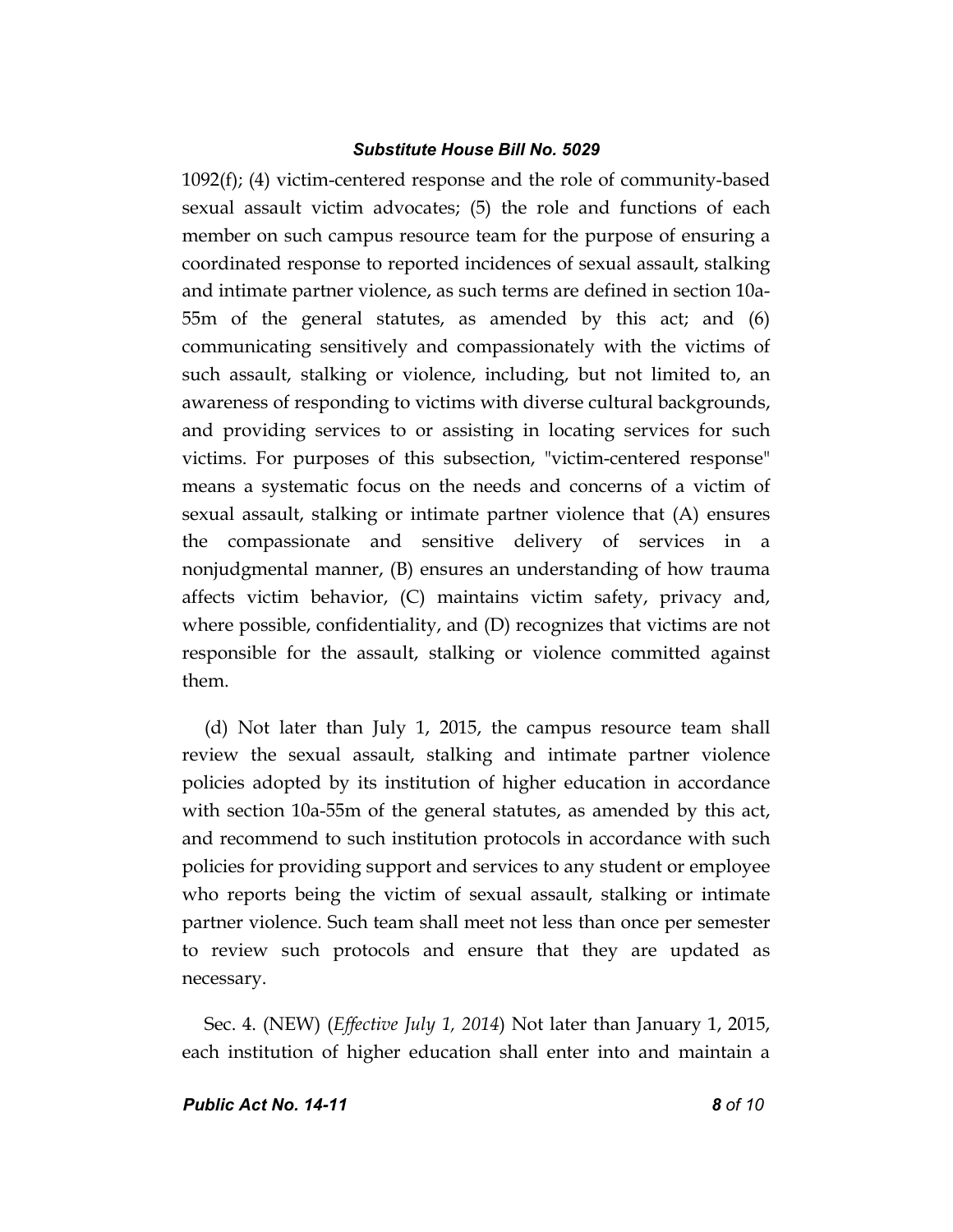memorandum of understanding with at least one community-based sexual assault crisis service center and at least one community-based domestic violence agency for purposes of (1) ensuring that any student or employee of such institution who reports or discloses being the victim of sexual assault, stalking or intimate partner violence can access free and confidential counseling and advocacy services, either on or off campus, and (2) establishing a partnership with such service center and agency, including, but not limited to, (A) involvement of the institution's campus resource team, and (B) trainings between the institution and such service center and agency to ensure the understanding of each other's role in responding to reports and disclosures of sexual assault, stalking and intimate partner violence against students and employees of the institution and the institution's protocols for providing support and services to such students and employees, developed in accordance with subsection (b) of section 2 of this act.

Sec. 5. (NEW) (*Effective July 1, 2014*) (a) Each institution of higher education shall ensure that its Title IX coordinator and members of its special police force, campus police force or campus safety personnel employed by such institution of higher education are educated in the awareness and prevention of sexual assault, stalking and intimate partner violence, and in trauma-informed response.

(b) For purposes of this section, "trauma-informed response" means a response involving an understanding of the complexities of sexual assault, stalking and intimate partner violence through training centered on the neurobiological impact of trauma, the influence of societal myths and stereotypes surrounding the causes and impact of trauma, understanding the behavior of perpetrators and conducting an effective investigation on behalf of victims who have suffered trauma.

*Public Act No. 14-11 9 of 10* Sec. 6. (NEW) (*Effective July 1, 2014*) (a) Members of state and local police departments who act as first responders to any reports of sexual